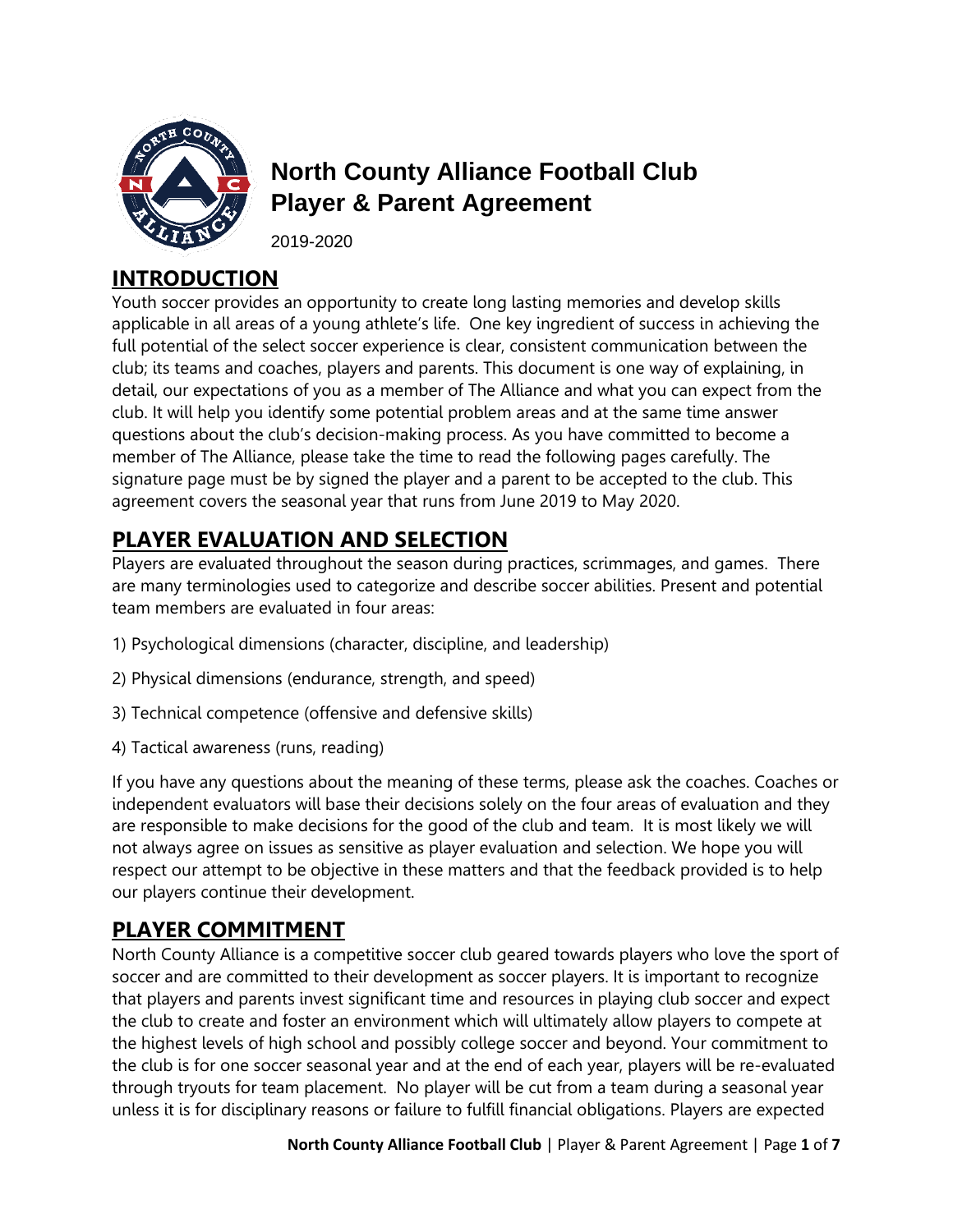to make their commitment to The Alliance as their first recreational activity priority during the league season. However, the club encourages members to take up other sports that are not in conflict with our soccer program.

**Summer (June-August):** Summer is preparation and tournament season. It is also time for relaxation and family vacation. Training and tournament scheduling during the summer is not mandatory but is critical to team development and unity. Absence from trainings most likely will impact playing time during the tournament games. Please be sure to communicate early with your coaches regarding conflicts. Tournament dates should be established by your coach before trainings start in June. Club cost is not reduced if you are unable to participate in a selected tournament.

**Fall (Sept-Mid Nov):** During the fall, we ask that Alliance soccer takes precedence over all other sports - except if you're playing soccer for your school. Compromises should be discussed with your coach proactively if another sport is desired to be played. It is recommended that you and your child, with the coach, layout expected practice and game schedules before the season for both sports. Then, together, agree on a commitment level for the player.

**Winter (Mid Nov-Jan):** This is the club's required downtime for players and coaches. It is highly recommended that players take the opportunity to relax, recover and try another sport during the winter season.

**Spring (Mar-May):** During the spring, there may be conflicts with other sports. Our coaches are willing to compromise during the spring to allow kids to participate in multiple sports, especially if they're on their school team. Please be proactive and talk to the other sports' coaches to work out a compromise. We do ask that for the month of April, Soccer State Cup play take precedence over other activities. Again, plan ahead with your coach and player and try to eliminate any days where they are going from one sport to another. This will make the player highly susceptible to injury and mental burnout.

It is expected that our players and parents to be ethical, honest and to honor their commitments both verbal and written. An open dialogue with coaches and board members is the best way to avoid conflict or frustrations throughout the season. Please do not hesitate to reach out at any time.

#### **PLAYER RESPONSIBILITIES**

Players should arrive at all games 45 minutes early with both full game kits available. During games, players are expected to follow the instructions of their coaches. Players not on the field are expected to be engaged in the game and encourage their teammates from the bench.

Players are expected to condition themselves both during the season and in the off-season. Failure to be in good physical condition will affect a player's ability to perform and will likely cut a player's playing time during the season. Likewise, players are expected to work on soccer skills year round either on a formal or informal basis. Players need touches on the ball as much as possible throughout the year in order to develop. Practices are crucial and should only be missed on account of illness, religious obligation or special circumstance. Please inform your coach in advance if you can't make a practice via text, call or TeamSnap. Players are expected to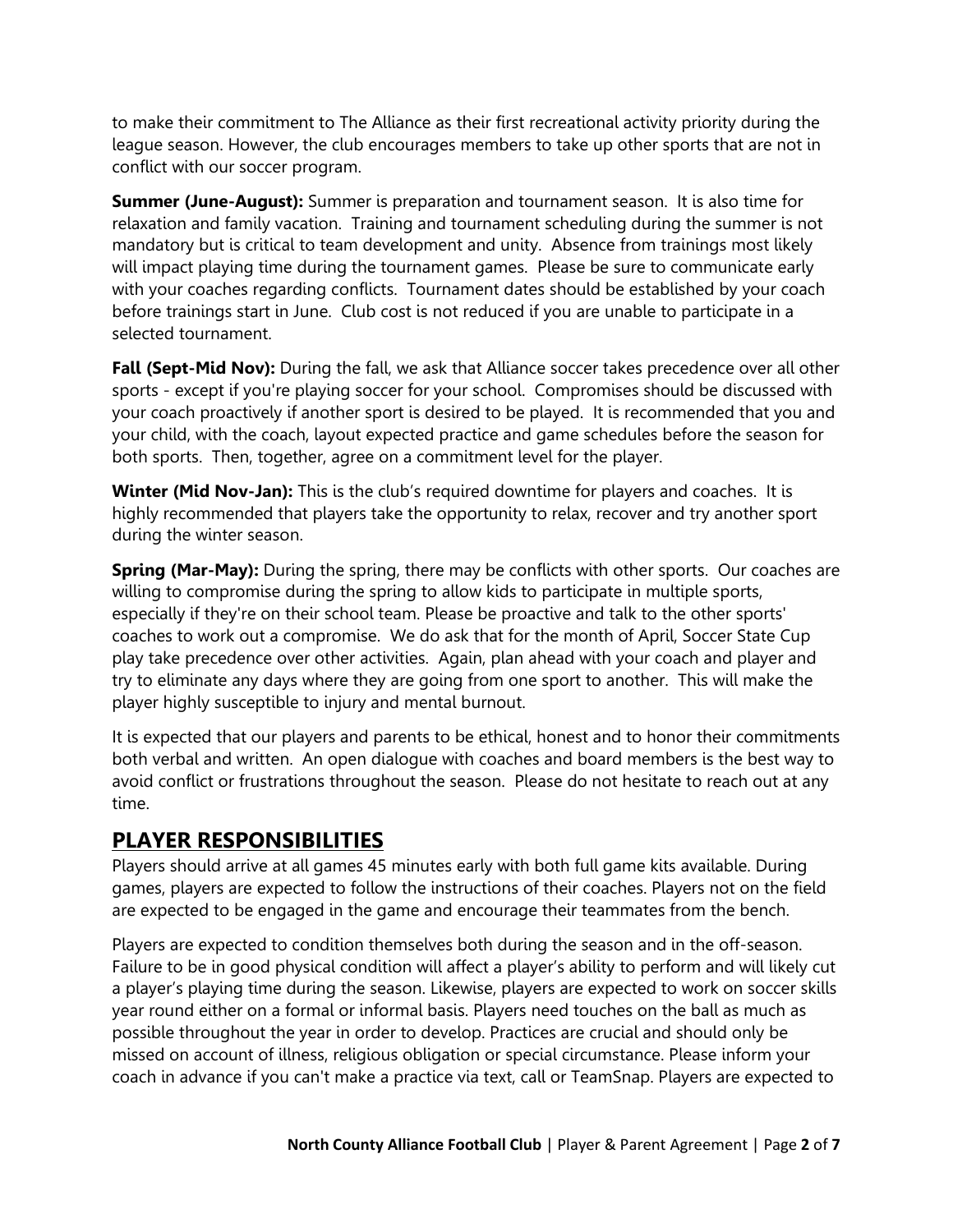arrive at practices 10 minutes prior to the scheduled start time with lots to drink, a ball and all training gear.

As a member of The Alliance, you are responsible for your own performance and conduct. Honesty, communication, and reliability are expected at all times. The club asks that you care about yourself and the sport of soccer. This requires that you maintain a healthy lifestyle and a healthy team attitude. Any use of drugs, alcohol, or cigarettes is not acceptable to the club and may result in temporary suspension or even removal from the club. In addition, our club will insist you maintain a positive team attitude and a personal sense of sportsmanship and fair play.

## **OFF THE FIELD**

Alliance players are expected to carry themselves as gentlemen and ladies on and off the field. At tournaments, player behavior is expected to be exemplary and act as ambassadors of the club. As elite athletes, players are further expected to conduct themselves with dignity and respect at home and at school. Disrespect of adults, including teachers and parents, will not be tolerated. Poor behavior by one player is a bad reflection on teammates and the club.

## **SCHOOLWORK**

Part of the commitment of playing for The Alliance is a commitment to being able to handle all the obligations that a student has in his or her daily life. It is expected that all players be prepared to play soccer at games and practices. This demands that players do their best in school and budget their time in order to fulfill their obligations in their primary role as students. Players who are not doing their best in school and/or are not meeting their homework obligations are jeopardizing their position on their team and potentially letting their fellow teammates down.

# **COMMUNICATIONS**

As a member of The Alliance, you are responsible for your own performance and conduct. Honesty, reliability and communication will be expected at all times. There will inevitably be times during the season when coaches make decisions and players will be instructed to do things they may not understand. During such times, players are encouraged to talk with their coach so they can gain a better understanding of why certain decisions are being made and what is expected of them. If you have issues or concerns such as the amount of playing time you are receiving, whether or not you are starting, what position you are playing, etc., please do not hesitate to speak with your coach at the appropriate time. All of The Alliance coaches have an open-door policy with respect to such issues or concerns and they encourage and expect you to communicate when you have such issues or concerns. You and your coach may not ultimately agree on such matters but you will both have a better understanding of each other and what needs to be done to resolve the matter. Ultimately, if you feel your coach is treating you unfairly, you may contact your team manager who will contact the Board to look into the matter or simply contact someone on the board directly.

You are responsible for knowing what is going on with your team. There are times when changes are made (sometimes last minute) to practice and/or game dates, times and/or locations. All teams will communicate through the TeamSnap app so please check email and text messages for any updates. If you are going to miss a practice or game (or be arriving late or leaving early) you must notify your coach or the designated person at the earliest possible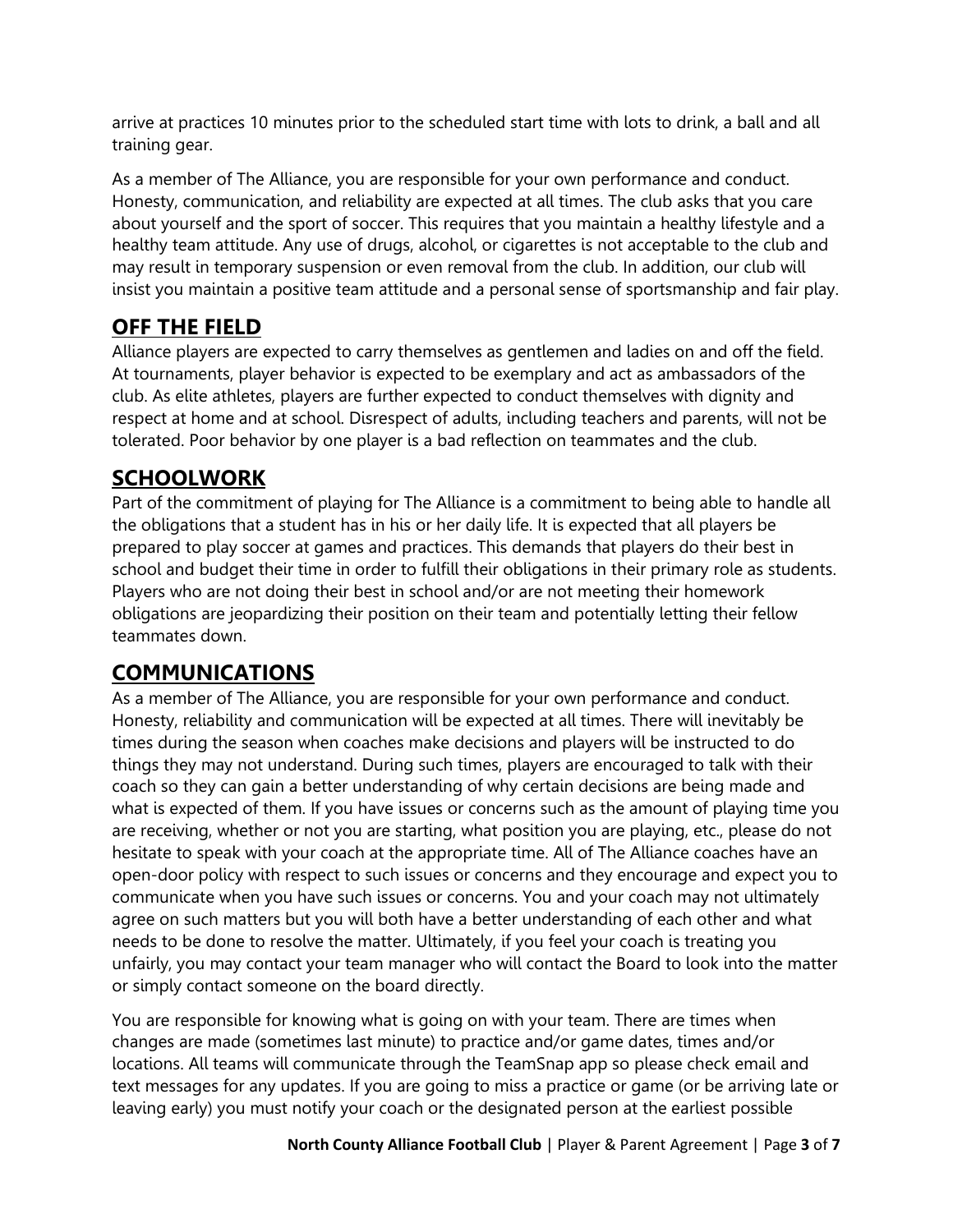moment. In case of inclement weather your team will communicate through the TeamSnap app.

### **THE PARENTS**

Parental support and involvement in the club are essential. Team parents please make sure your child attends all possible club and team functions (practices, meetings, games, etc.). We understand there will be times when conflicts cannot be avoided and other, more important, events occur. The club asks for your communication, planning, and understanding so we can minimize conflicts. It is the team's responsibility to present a periodic schedule to allow time for your planning. When parents or players have an unavoidable conflict, please provide timely communication to see if the club or team can make any necessary adjustments. The team manager will make final decisions on scheduling after careful consideration of your needs and those of the club or team.

#### **SIDELINE COACHING**

Please be very loud in your encouragement from the team. A positive, rambunctious atmosphere can help players feed off your energy and perform at a high level. Plus, it is just really fun. Please keep the cheering to positive reinforcement and avoid coaching from the sidelines. No matter how good your intentions are; we ask there be no shouting instructions to your child or any other player on the team. We also insist there be absolutely no yelling at referees or officials during or after games. Your vocal support and positive encouragement will make this season great.

No one other than those listed on the official game roster may sit on or near the team bench before and during games (please respect the space and privacy necessary for the coach and team to carry out their game responsibilities).

Please respect all of the other players on the team; please do not make critical remarks to others about specific players on your team. These comments may be overheard by the players or others and can be quite hurtful and foster an unhealthy team environment.

Please respect your coach and manager and do not make negative remarks to others about coaching decisions. The club's first concern is for the long-term growth and development of our players as individuals along with their soccer abilities under pressure. There will be times coaches make decisions and players are instructed to do things parents may not know or understand how it incorporates into their development.

Parents, always at the appropriate moment and time, should feel free to communicate and ask questions about your child. Also, please take the initiative to encourage and teach your player to speak up and communicate for themselves whenever possible. We believe in and teach players the benefit of having mental toughness to guide their intense focus on the game of soccer. We will instruct your child to ignore adverse conditions such as bad referees, name calling, foul language, negative behavior by parents or opponents, etc. We expect our parents (as well as our coaches) to have this same mental toughness.

#### **THE MANAGER**

Managers are parents with players on the team, who have volunteered to manage the team's scheduling, rosters, tournaments, game day prep, etc. They do a lot of things parents and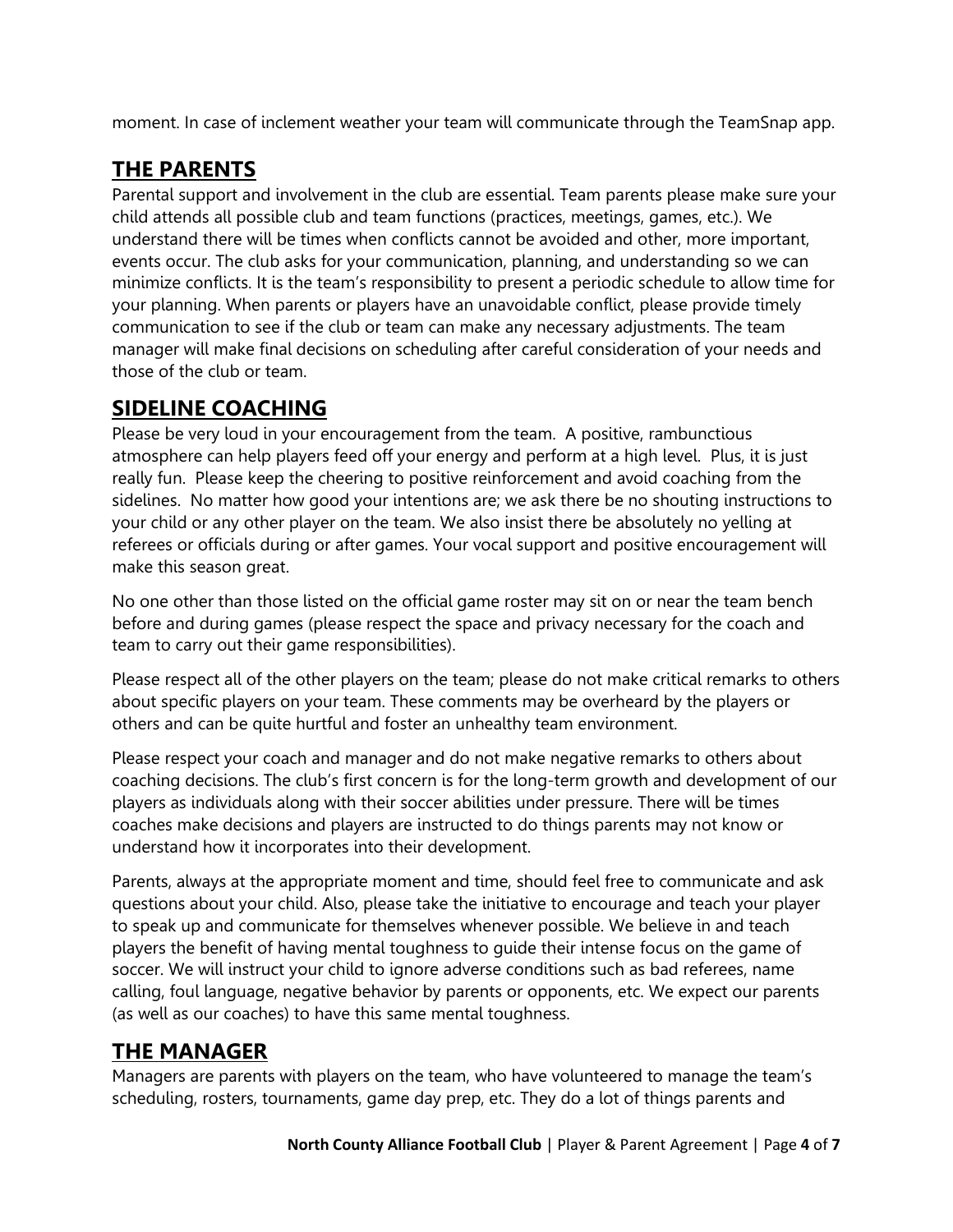players don't realize and you are asked to cooperate if asked. Please returns calls and e-mails in a timely manner as most questions are time sensitive.

#### **THE COACH**

The coaches for The Alliance are instructed to conduct themselves first as role models and second as soccer trainers. All coaches, assistant coaches and team managers are cleared through a third-party background check.

Nothing positive will come of the club's efforts if we produce world-class players who do not know how to conduct themselves as successful human beings. In this regard you can expect Alliance Coaches to conduct themselves as positive role models and display appropriate behavior. Our coaches recognize they are dealing in an important way with young people and cannot overlook the impact they have on players' lives. Coaches, together with the team managers are responsible for the conduct of the team on and off the field whenever the team is together. We insist our players are polite, well behaved and respectful. Players and parents can expect honesty, communication, consistency, and reliability from the coach. The club and the coaches are committed to giving players the tools and skills to enable them to become as good as their ability, desire, commitment, and effort allow. Coaches are committed to creating an environment that is conducive to the development of quality competitive soccer. We recognize there are things more important in life than soccer. In terms of priority, family and school work come first. However, if the coach sees you are not willing to put in the work necessary to improve during the season, it may affect your playing time and/or your status with the club. There are times when the coaches will say very little, and times they may yell out instructions. There are times they will be critical of players, and other times they will be generous with praise. Players and parents are expected to take constructive criticism along with praise for a job well done, and be able to incorporate both into overall development of the player. The Coach will attend practices and will coach at games. In situations where conflicts do occur, and they will, the assistant coach will cover that particular practice or game.

The coaches will make decisions on player selections, game lineup, player positions, amount of playing time, etc. Players must be positive in fulfilling the role they are asked to perform for the team at any moment, even if that role has them not playing at all, coming off the bench, or playing a different position. These decisions will be made in the coach's sole and absolute discretion.

There are some coaches who coach two or more Alliance teams. All such coaches will attend all training sessions and will attend all possible team games as the schedule permits. There will be times when conflicts occur and, in those situations, the assistant coach will cover one of the games or practices. The decision as to which team is covered by the coach, will be determined solely by the club. We hold our coaches to the highest standards and there will be times when you do not agree with the coach's conduct. If you tried everything to rectify the situation and still not satisfied, you may contact the team manager or a Board member directly.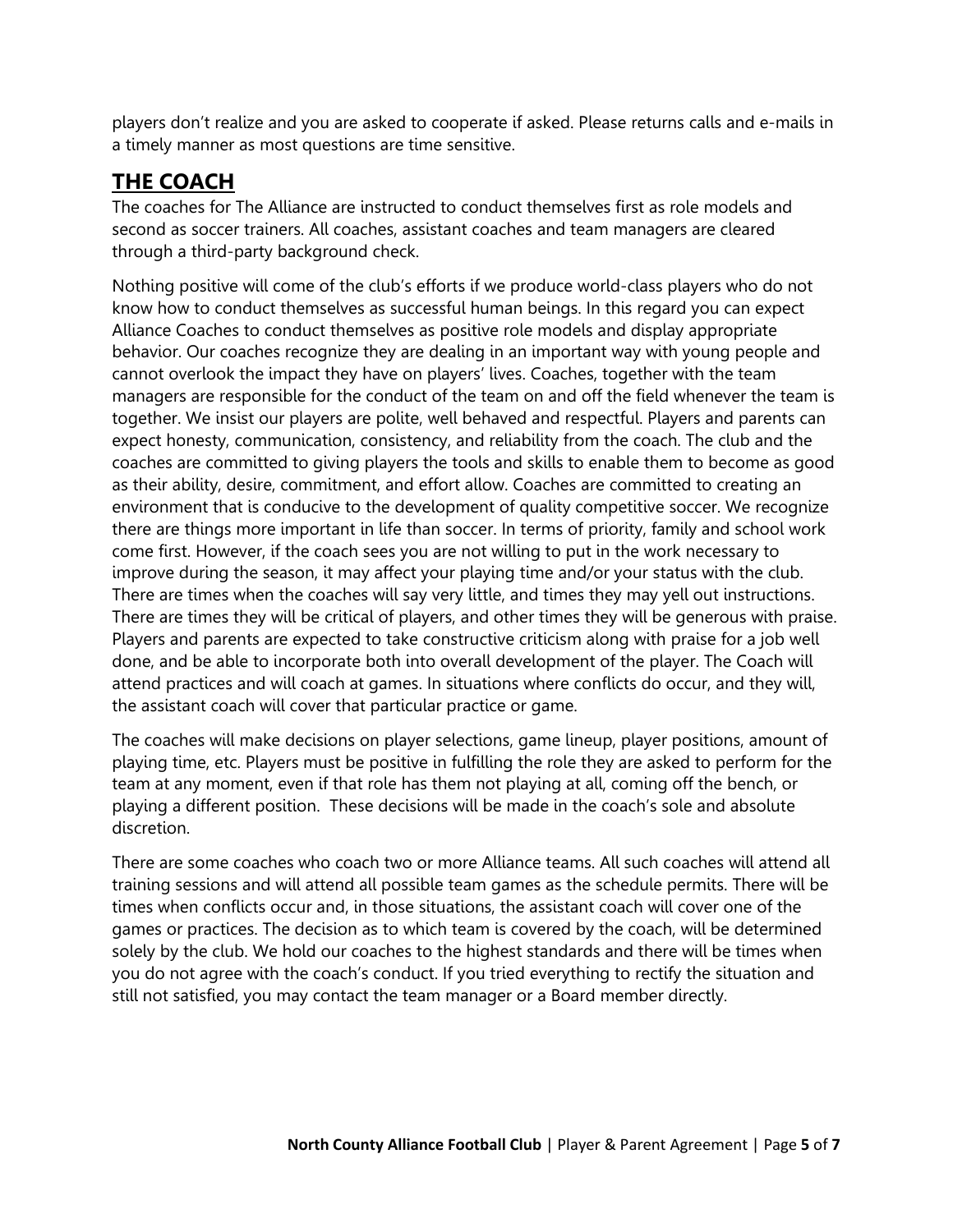#### **PLAYING TIME**

There is no guaranteed amount of playing time and there are many factors that can affect the amount of playing time for a particular player. The policy of the club is that playing time is earned and not given. Starting positions and playing time are both earned by coming to practice regularly and by working hard, competing and concentrating during practices and games. Should you have any questions or concerns, please talk with your coach at the appropriate time.

#### **FEES**

The club and teams are financially supported through seasonal player dues. The amount per player for the 2019-2020 season is listed on our website for the current season by age group. Included in this fee are state and league registration fees, team kits, referee fees, insurance coverage, training equipment, league dues, tournament entries, professional training and club dues, field rentals, etc. **Should a player quit or leave their team to join another club or team after any payments are made, there will be no refunds**. Failure to make club scheduled fee payments when due may result in the player's inability to be issued a player card for the subsequent game until all fee payments have been made.

#### **DISCIPLINARY ACTIONS**

Our attempt with this agreement is to present in clear detail what will be expected of you and what you can expect of the club, the team and the coaches. If you are uncertain what is expected, please ask your coach or a board member. Knowing and understanding your expectations in the club will be positive for you as you develop your soccer abilities to the highest level possible. We have high expectations of the club, the teams, the coaches, and you. These expectations are the rules, regulations, and policies of North County Alliance Football Club. In order for you and every player in our club to get the maximum benefit, we need you and every player to abide by the club Bylaws, rules, regulations and policies. Everyone has problems from time to time and we will make every effort to work with you to help solve the problems you may have. After we have exhausted all efforts to solve the problem, we will be left with little choice other than to pursue disciplinary action as outlined below. The same procedures will apply to situations where parents or coaches may require warrant disciplinary steps.

- 1) The team coach will discuss the problem directly and privately with the player, with the assumption the problem will be corrected immediately.
- 2) If the problem persists, the coach will communicate with the player's parents to discuss the problem and lack of response on the part of the player. Parents will have the opportunity to be involved with correction of the problem at this time.
- 3) If the problem continues, the coach may temporarily suspend the player. If the situation warrants, the coach may recommend to the Board that the player be removed from the club. The parents will be notified by the Board of the coach's recommendation.
- 4) The parents of any player recommended for removal from the club may request to meet with the Board and will be granted a meeting.